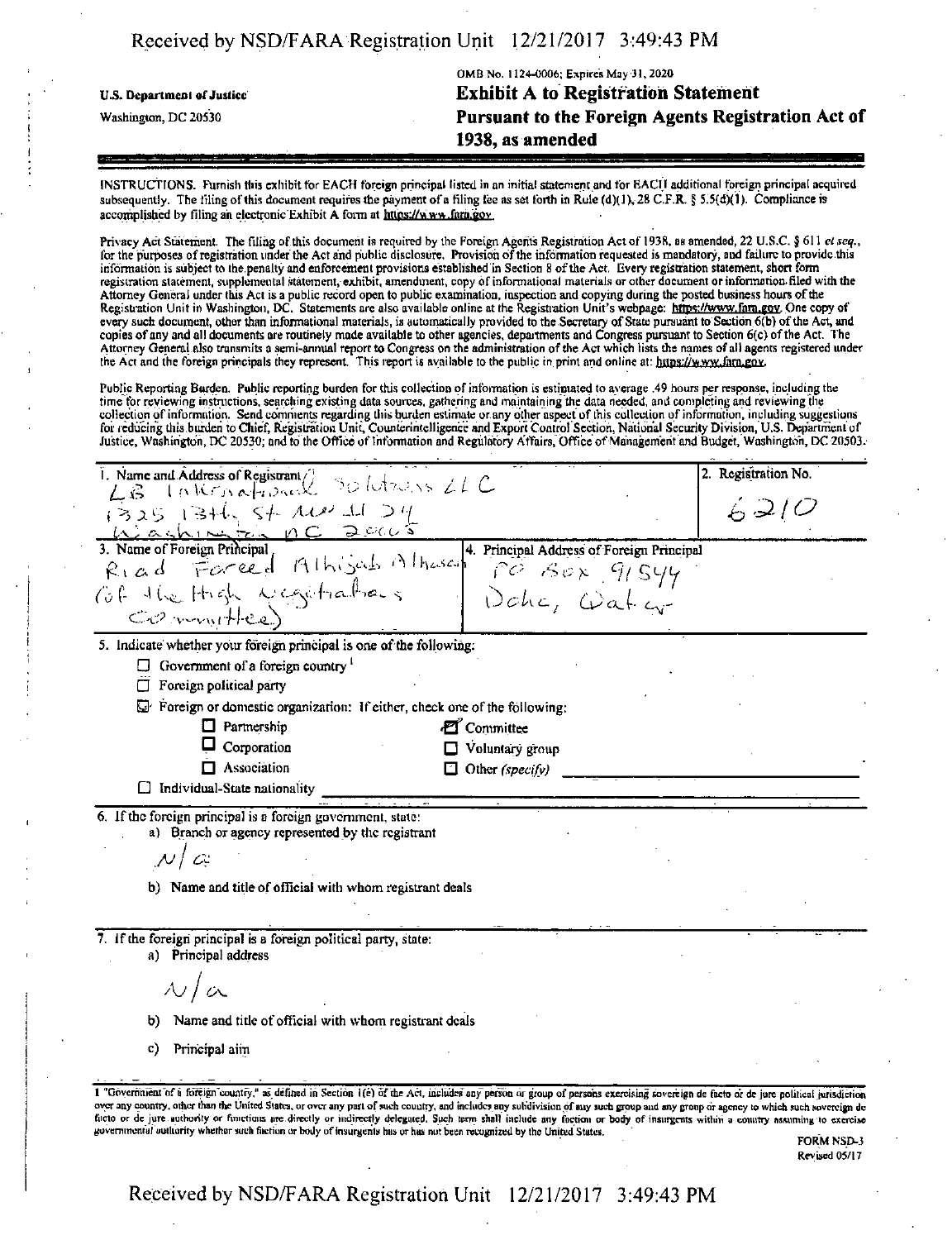### Received by NSD/FARA Registration Unit 12/21/2017 3:49:43 PM

| 8. If the foreign principal is not a foreign government or a foreign political party.           |                                            |
|-------------------------------------------------------------------------------------------------|--------------------------------------------|
| a) State the nature of the business or activity of this foreign principal.                      |                                            |
| Riad Fareed Alhijab Alhasan was the coordinator of the HUC                                      |                                            |
| November, 2017. The HMC was established to represent                                            |                                            |
| the sease process work as a political solution, and allengte                                    |                                            |
|                                                                                                 |                                            |
|                                                                                                 |                                            |
|                                                                                                 |                                            |
| Supervised by a foreign government, foreign political party, or other foreign principal         | Yes $\Box$ No $\Box$                       |
| Owned by a foreign government, foreign political party, or other foreign principal              | $Yes \Box No \Box$                         |
| Directed by a foreign government, foreign political party, or other foreign principal           | $\mathrm{Yes} \ \Box \ \mathrm{No} \ \Box$ |
| Controlled by a foreign government, foreign political party, or other foreign principal         | $Yes \Box No \Box$                         |
| Financed by a foreign government, foreign political party, or other foreign principal           | Yes $\Box$ No $\Box$                       |
| Subsidized in part by a foreign government, foreign political party, or other foreign principal | $Yes \Box No \Box$                         |
|                                                                                                 |                                            |

9. Explain fully all items answered "Yes" in Item 8(b). (If additional space is needed, a full insert page must be used.)

 $\Lambda / A$ 

10. If the foreign principal is an organization and is not owned or controlled by a foreign government, foreign political party or other organization and is not owned or controlled by a foreign government, foreign political party or other<br>was and controls it.<br>Althis cats public of the codification of the codification of the the<br>and control called of the ess foreign principal, state who owns and controls it. Riad Fareed  $14nc$  which  $\sqrt{5}$ moderate grant  $\Box$ e **EXECUTION** 

In accordance with 28 U.S.C. § 1746, the undersigned swears or affirms under penalty of perjury that he/she has read the information set forth in this Exhibit  $\Lambda$  to the registration statement and that he/she is familiar with the contents thereof and that such contents are in their entirety true and accurate to the best of his/her knowledge and belief.

| Date of Exhibit A | .<br>Name and Title          |  |  |
|-------------------|------------------------------|--|--|
| 3 20              | 'sy] Lydia Burlard President |  |  |
|                   |                              |  |  |

Received by NSD/FARA Registration Unit 12/21/2017 3:49:43 PM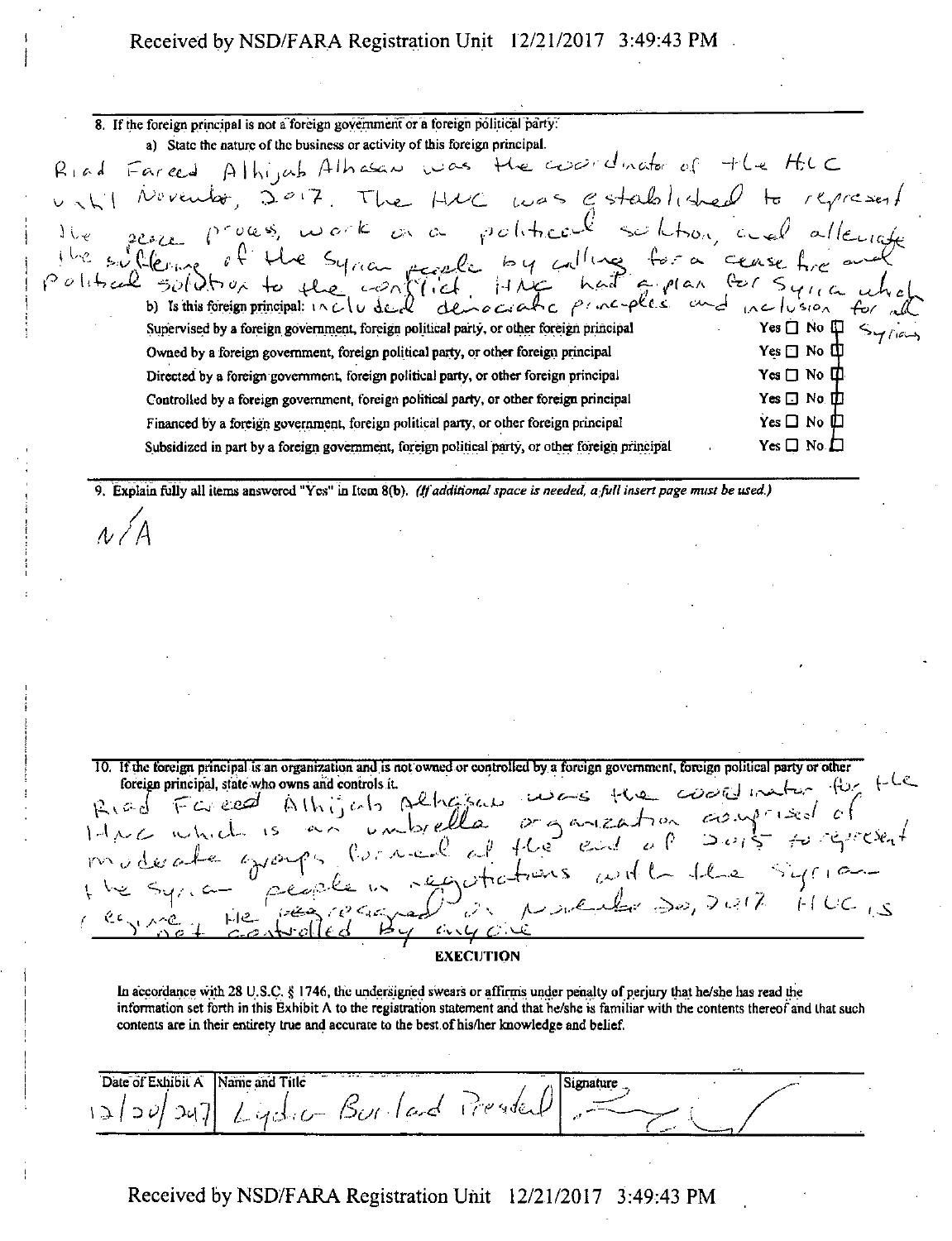|  | Received by NSD/FARA Registration Unit 12/21/2017 3:49:40 PM |  |
|--|--------------------------------------------------------------|--|
|  |                                                              |  |

|                            | OMB No. 1124-0004: Expires May 31, 2020            |
|----------------------------|----------------------------------------------------|
| U.S. Department of Justice | <b>Exhibit B to Registration Statement</b>         |
| Washington, DC 20530       | Pursuant to the Foreign Agents Registration Act of |
|                            | 1938, as amended                                   |

INSTRUCTIONS. A registrant must furnish as an Exhibit B copies of each written agreement and the terms and conditions of each oral agreement with his foreign principal, including all modifications of such agreements, or, where no contract exists, a full statement of all the circumstances by reason ofwhich the registrant is acting as an agent of a foreign principal. Compliance is accomplished by filing an electronic Exhibit B form at https://www fara-gov.

Privacy Act Statement. The filing of this document is required for the Foreign Agents Registration Act of 1938, as amended, 22 U.S.C. § 611 *et seq.*.. for the purposes of registration under the Act and public disclosure. Provision of the information requested is mandatory, and failure to provide the information is subject to the penalty and enforcement provisions established in Section 8 of the Act. Every registration statement, short form registration statement, supplemental statement, exhibit, amendment, copy ofinformational materials or other document or information filed with the Attorney General under this Act is a public record open to public examination, inspection and copying during the posted business hours of the Registration Unit in Washington, DC. Statements are also available online at the Registration Unit's webpage: https://www.fara.gov: One copy of every such document, other than informational materials, is automatically provided to the Secretary of State pursuant to Section 6(b) of the Act, and copies ofany and all documents arc routinely made available to other agencies, departments and Congress pursuant to Section 6(c) ofthe Act. The Attorney General also transmits a semi-annual report to Congress on the administration ofthe Act which lists the names ofall agents registered under the Act and the foreign principals they represent. This report is Available to the public in print and online at: https://www.farn.gov.

Public Reporting Burden. Public reporting burden for this collection of information is estimated to average .33 hours per response, including the time for reviewing instructions, searching existing data sources, gathering and maintaining the data needed, and completing and reviewing the collection of information. Send comments regarding this burden estimate or any other aspect of this collection of information, including suggestions for reducing this burden to Chief,,Registration Unit. Counterintelligence and Export Control Section; National Security Division. U S. Department of Justice, Washington, DC 20530; and to the Office of Information and Regulatory Affairs, Office of Management and Budget, Washington, DC 20503.

2. Registration No. 1. Name of Registrant  $\lambda$  **1**  $\alpha$  **1**  $\alpha$  **1**  $\alpha$  **1**  $\alpha$  **1**  $\alpha$  **1**  $\alpha$  **1**  $\alpha$  **1**  $\alpha$  **1**  $\alpha$  **1**  $\alpha$  **1**  $\alpha$  **1**  $\alpha$  **1**  $\alpha$  **1**  $\alpha$  **1**  $\alpha$  **1**  $\alpha$  **1**  $\alpha$  **1**  $\alpha$  **1**  $\alpha$  **1**  $\alpha$  **1**  $\alpha$  **1**  $6210$  $\mu$ <sup>1</sup> "5.S (3u V- *'/J^* <sup>V</sup> 3. Name of Foreign Principal<br>R1 ad Farced Athisch Athasser<br>P. the Hzgh Negot atoms Comm Check Appropriate Box:

- $4k\Box$  The agreement between the registrant and the above-named foreign principal is a formal written contract. If this box is checked, attach a copy of the contract to this exhibit.
- $5. \Box$  There is no formal written contract between the registrant and the foreign principal. The agreement with the above-named foreign principal has resulted from an exchange of correspondence. If this box is checked, attach a copy of all pertinent correspondence, including a copy of any initial proposal which has been adopted by reference in such correspondence.
- 6.  $\Box$  The agreement or understanding between the registrant and the foreign principal is the result of neither a formal written contract nor an exchange of correspondence between the parties. If this box is checked, give a complete description below of the terms and conditions ofthe oral agreement or understanding, its duration, the fees and expenses, ifany, to be received.
- 7. Describe fully the nature and method of performance of the above indicated agreement or understanding.

*)*

i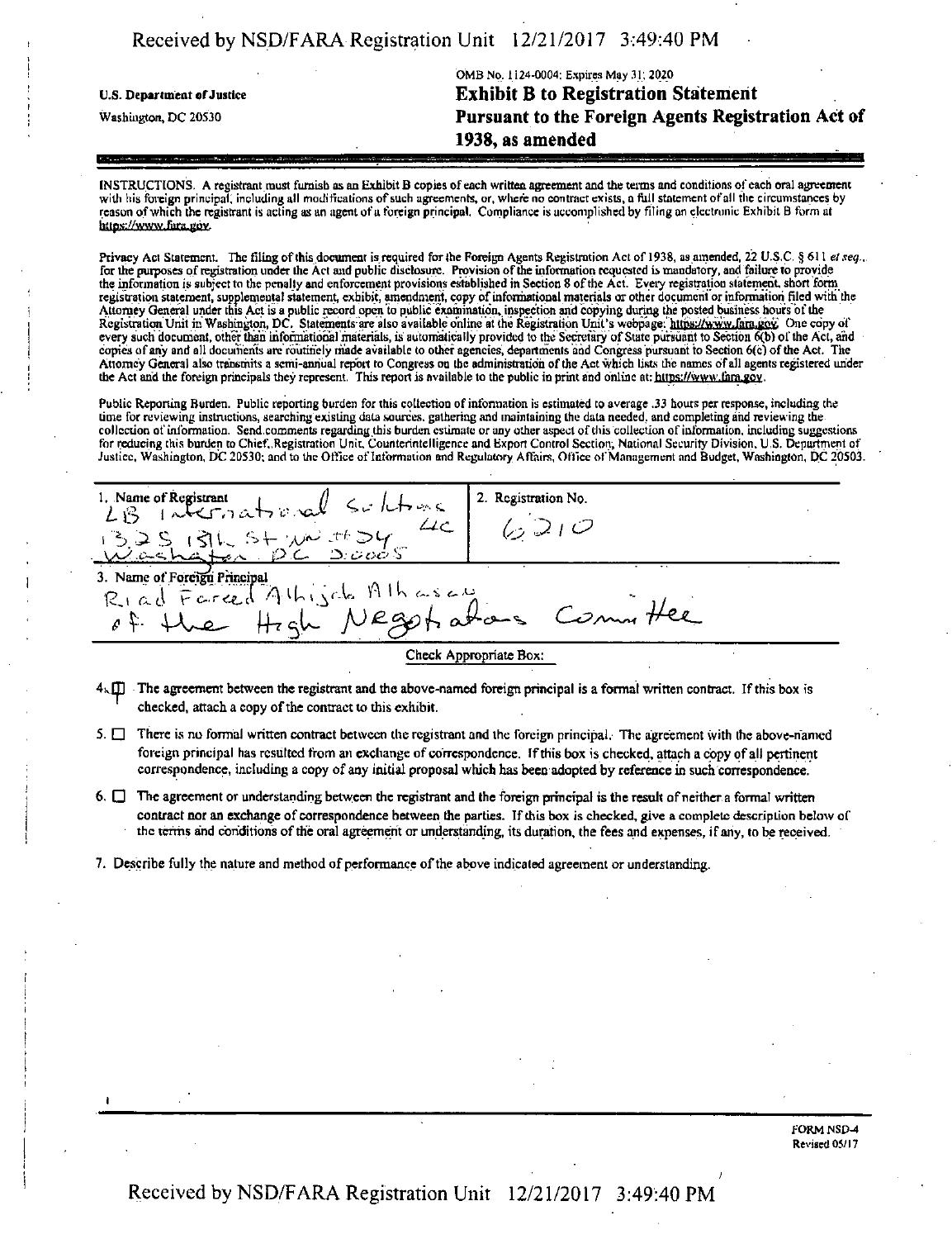#### Received by NSD/FARA Registration Unit 12/21/2017 3:49:40 PM

8. Describe fully the activities the registrant engages in or proposes to engage in on behalfofthe above foreign principal.

**<sup>9</sup>** / C^-*^*Cw^ ty' <sup>i</sup> **■CxJ'i** <sup>~</sup> ■£- ' \*:>l principal on foreign policy and humanitaire  $\iota$ ssues regades the war in Syria  $\overline{J}$  . S  $\Lambda$   $\begin{bmatrix} 1 & 0 & 0 \\ 0 & 0 & 0 \\ 0 & 0 & 0 \end{bmatrix}$ positions on the Middle East.

Will the activities on behalf of the above foreign principal include political activities as defined in Section 1(o) of the Act and in the footnote below? Yes  $\Box$  No  $\Box$ 

Ifyes, describe all such political activities indicating, among other things, the relations, interests or policies to be influenced together with the means to be employed to achieve this purpose.

 $\Delta$ *y> r\vsi~\* ^* ^ *XML n-G J*  $\overline{C}$   $\overline{C}$ *a(l A'L\*-*  $S^2$   $\qquad P^2$   $O^R$   $\qquad$   $O^R$ V , / ft *<sup>l</sup> <sup>c</sup>'-'' <sup>i</sup>* o. 1560ES

#### **EXECUTION**

In accordance with 28 U.S.C. § 1746, the undersigned swears or affirms under penalty of perjury that he/she has read the information set forth in this Exhibit B to the registration statement and that he/she is familiar with the coutents thereof and that such<br>contents are in their entirety true and accurate to the best of his/her knowledge an contents are in their entirety true and accurate to the best of his/her knowledge and belief.

| Date of Exhibit B | Name and Title                                         | . <del>. .</del> |  |
|-------------------|--------------------------------------------------------|------------------|--|
| 1.1               | - K 11<br>- 4<br>$\rightarrow$<br>v.<br>المتمال الأربي |                  |  |
|                   | <b>The State of Street</b><br>--                       |                  |  |

Footnote: "Political activity," as defined in Section 1(0) of the Act, means any activity which the person engaging in believes will, or that the person intends to, in any way influence<br>any agency or official of the Govern party.

# Received by NSD/FARA Registration Unit 12/21/2017 3:49:40 PM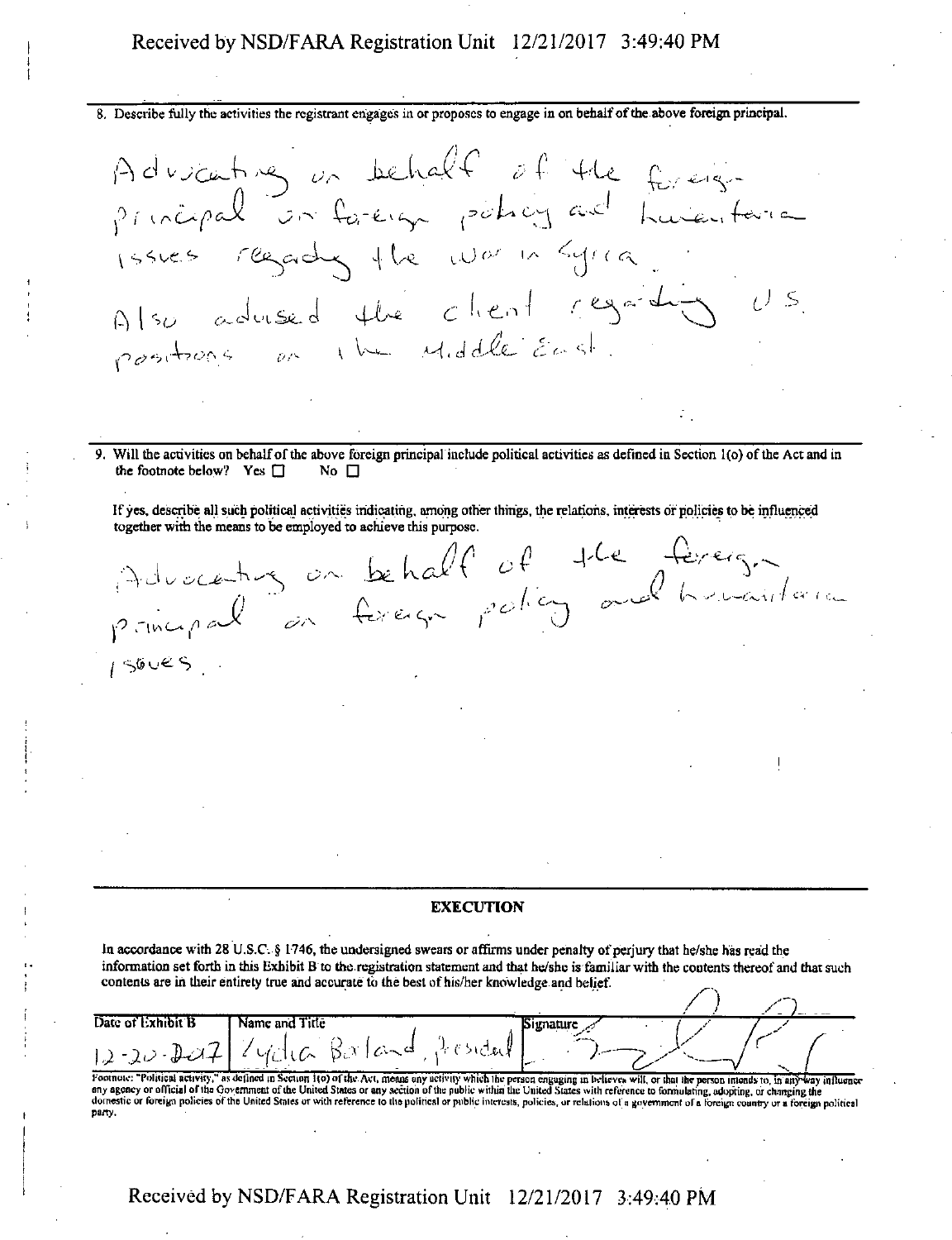

# SERVICES AGREEMENT

This agreement is made between the Syrian Opposition Higher Negotiations Body Office ("Client") and L0 International Solutions LLC("IBIS").

- 1. Term: This agreement shall be for six months, commencing May 1, 2017 and expiring September 31,2017. If Client is pleased with the services, the contract shall be extended for an additional six months automatically atthe same monthly rate. If both sides agree, they shall negotiate terms for subsequent years.
- 2. Services: IBIS agreesto provide lobbying and government relations services with the United States Congressto Client.
- 3. Personnel and other Service Providers:

LBIS shall compose its own team to achieve the best possible results in providing consulting services.

- 4. Fees: Client agrees to pay \$12,500 a month to LBIS, commencing at the sighing ofthe contract. Fees will be paid at the beginning of each month by wire transfer. LBIS will provide wire transfer instructions.
- 5. Termination:
	- a. This agreementshall terminate at the end of six months if not renewed. If both sides agree, it will be extended on the same termsfor an additional six months.
	- b. Either party may terminate this Agreement at any time prior to its natural expiration subject to 14 days advance written notice. In this event, Client shall pay LBIS its pro-rata share of earned fees apportioned on a daily basis through the end of the notice period.